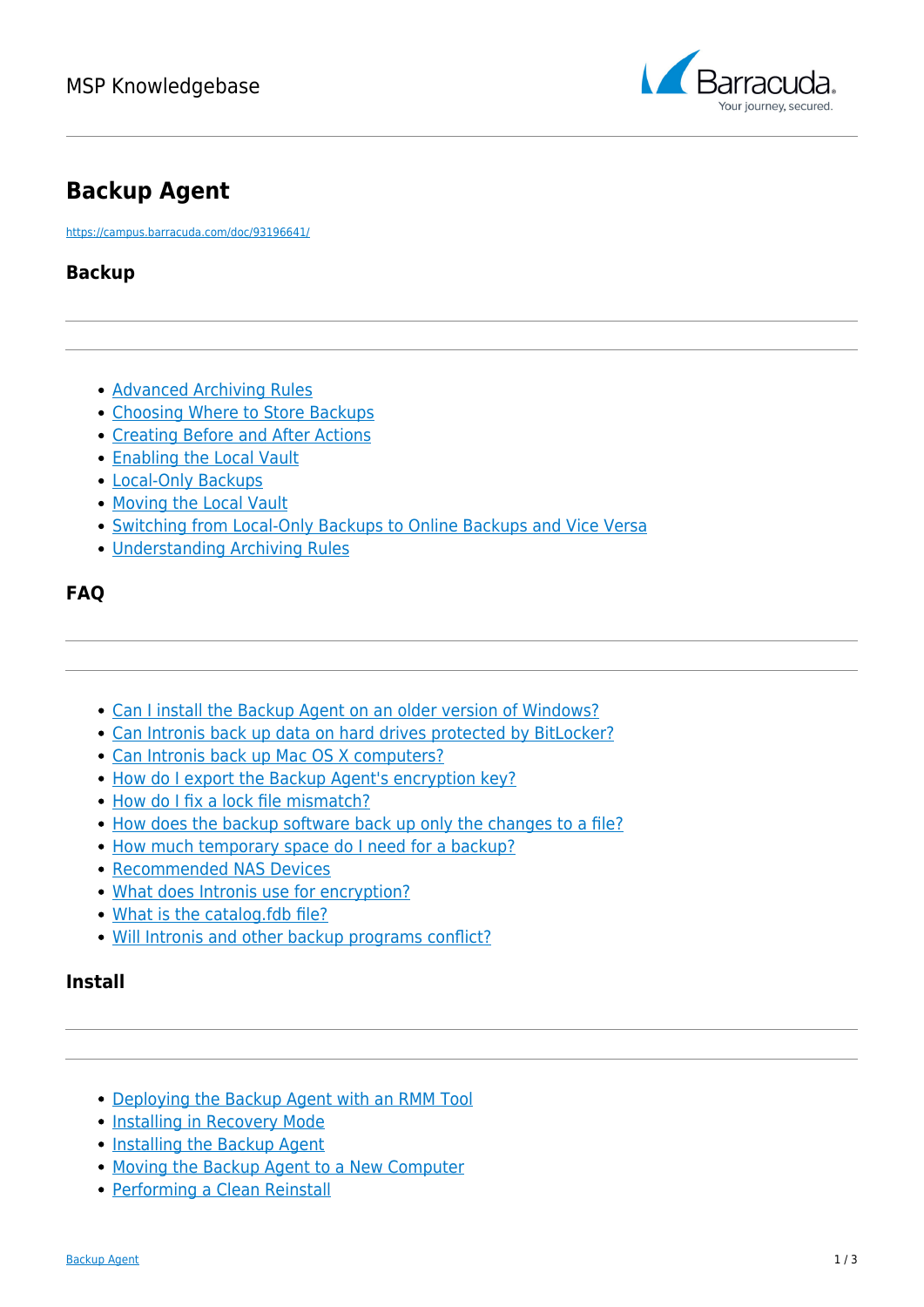

- [Removing the Backup Agent and Clean Up](http://campus.barracuda.com/doc/93197175/)
- [Software Prerequisites](http://campus.barracuda.com/doc/93197177/)
- [Using a Custom Installer Link](http://campus.barracuda.com/doc/93197179/)

#### **Troubleshooting - Advanced**

- [Backup Job Hangs at Initialize Phase](http://campus.barracuda.com/doc/93197186/)
- [Backup Services Cannot Run Due to .NET Errors](http://campus.barracuda.com/doc/93197223/)
- [Before or After Action Does Not Start or Stop Process](http://campus.barracuda.com/doc/93197233/)
- [Install Fails with Windows Platform FIPS Error](http://campus.barracuda.com/doc/93197238/)
- [Intelliblox Signature Generation Failed](http://campus.barracuda.com/doc/93197240/)
- [Plugin Has Canceled the Backup or Restore](http://campus.barracuda.com/doc/93197245/)
- [Test Connection Fails in Upload Phase](http://campus.barracuda.com/doc/93197213/)
- [Test Connection or Backup Fails with Exception Thrown Error](http://campus.barracuda.com/doc/93197220/)
- [Unable to Connect to Backup Agent](http://campus.barracuda.com/doc/93197258/)

#### **Troubleshooting - Basic**

- [Authorization Required Error](http://campus.barracuda.com/doc/93197261/)
- [Backup Agent Service Fails to Start Due to Logon Failure](http://campus.barracuda.com/doc/93197267/)
- [How Power Settings May Interfere With the Intronis Software](http://campus.barracuda.com/doc/93197270/)
- [How to Enable Debug Logging](http://campus.barracuda.com/doc/93197273/)
- [How to View Logs](http://campus.barracuda.com/doc/93197247/)
- [Running a Test Connection](http://campus.barracuda.com/doc/93197190/)
- [Test Connection Fails with Incorrect Password](http://campus.barracuda.com/doc/93197192/)
- [Adding the Backup Agent to the Allow List](http://campus.barracuda.com/doc/93197215/)

#### **VSS**

- [Allocating Shadow Copy Storage Space](http://campus.barracuda.com/doc/93197242/)
- [Creating a VSS Shadow Copy Independently](http://campus.barracuda.com/doc/93197278/)
- [Fixing Problems with Volume Shadow Copy](http://campus.barracuda.com/doc/93197280/)
- [The VSS Writer Is in a Bad State](http://campus.barracuda.com/doc/93197282/)
- [Troubleshooting Volume Shadow Copy Problems](http://campus.barracuda.com/doc/93197285/)